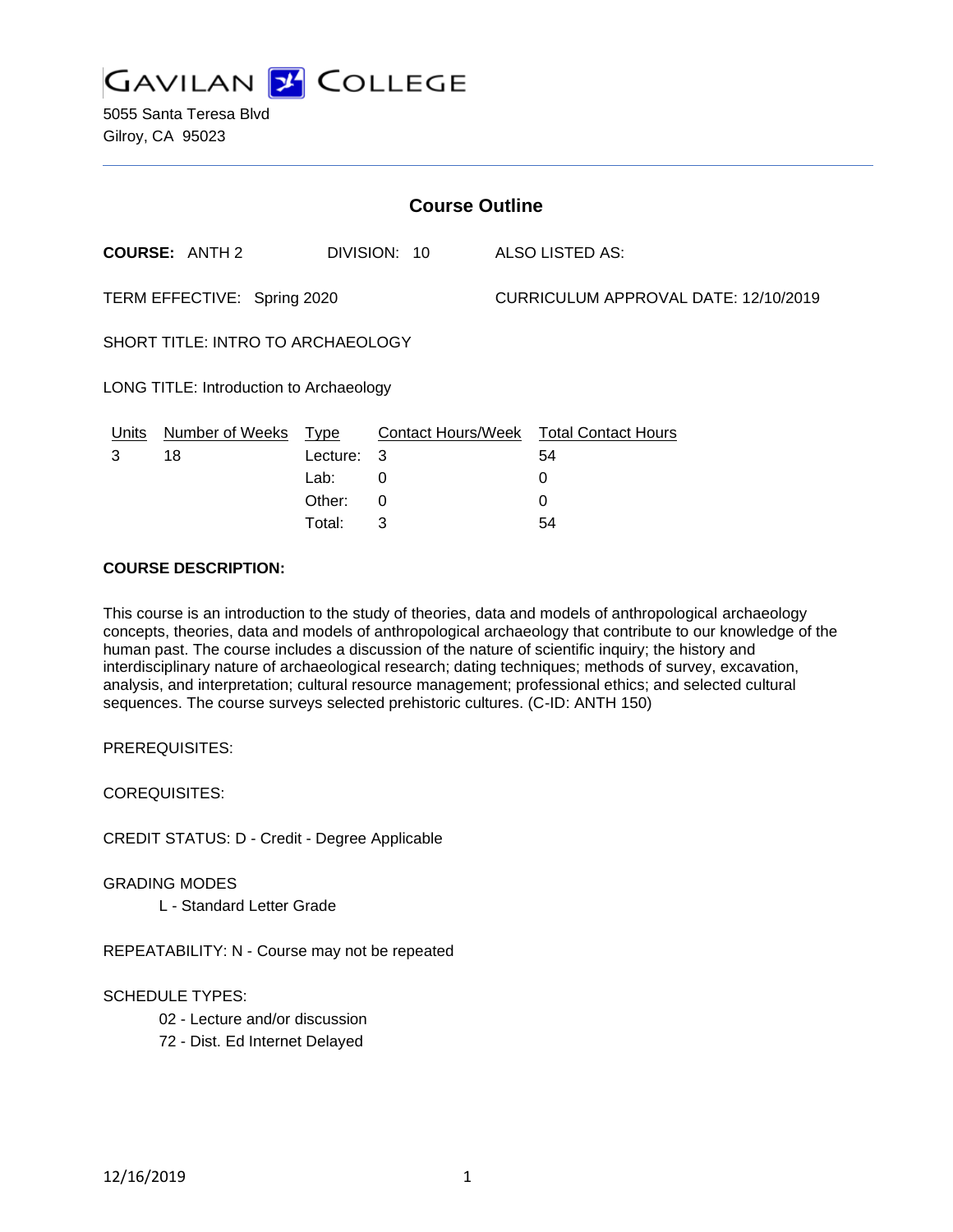## **STUDENT LEARNING OUTCOMES:**

By the end of this course, a student should:

1. Demonstrate an understanding of the nature of scientific inquiry and its application in archaeological research.

## **CONTENT, STUDENT PERFORMANCE OBJECTIVES, OUT-OF-CLASS ASSIGNMENTS**

Curriculum Approval Date: 12/10/2019

## 3 HOURS

Content: What is Archaeology?

SPO: 1) Explain Archaeology in relation to Anthropology; 2) Explain the history of Archaeology; 3) Describe examples of mid-twentieth-century Archaeological knowledge and discoveries; 4) Describe examples of twenty-first century Archaeological knowledge and discoveries; 5) Explain the potential trajectory of archaeology's future.

Out-of-class assignments: Corresponding chapter in the textbook.

### 6 HOURS

Content: History of Archaeology

SPO: 1) Explain an anthropological approach; 2) Explain the culture concept; 3) Explain and give examples of a scientific approach; 4) Explain the structure of Archaeological inquiry; 5) Explain and give examples of how Archaeological inquiry works.

Out-of-class assignments: Corresponding chapter in the textbook; team exercise.

3 HOURS

Content: Theoretical Approaches to Archaeology

SPO: 1) Explain the scientific method; 2)Explain the Moundbuilder Myth; 3) Describe Low, Middle, and High-Level Theory; 4) Explain Archaeological Inquiry.

Out-of-class assignments: ethnoarchaeology exercise.

3 HOURS

Content: Survey and Mapping Archaeological Sites

SPO: 1) Describe surface archaeology in the Carson Desert; 2) Explain remote sensing; 3) Explain the potential and limitations of noninvasive Archeology; 4) Explain Geographic Information Systems; 5) Explain Landscape

archaeology.

Out-of-class assignments: Corresponding chapter in the textbook; mapping exercise.

3 HOURS

Content: Excavating Archaeological Sites

SPO: 1) Describe the Folsom Site and Human Antiquity in North America; 2) Explain principles of archaeological excavation and analyze examples; 3)Explain cataloging the finds; 4) Describe site formation processes

Out-of-class assignments: Corresponding chapter in the textbook; typology exercise.

3 HOURS

Content: Chronology Building: Dating

SPO: 1) Explain Relative Dating, the index fossil concept, seriation; 2) Explain Absolute Dating, tree-ring dating, radiocarbon

dating, trapped charge dating and argon dating; 3)Analyze what the dates mean.

Out-of-class assignments: Corresponding chapter in the textbook; dendrochronology exercise.

3 HOURS

Content: The Dimensions of Archaeology: Cultural Sequences

SPO: 1) Explain conservation and cataloging; 2) Explain and describe examples of archaeological classification; 3) Explain and describe examples of space-time

systematics; 4) Illustrate the use of archaeological methods with reference to cultural sequences.

Out-of-class assignments: Corresponding chapter in the textbook; seriation exercise.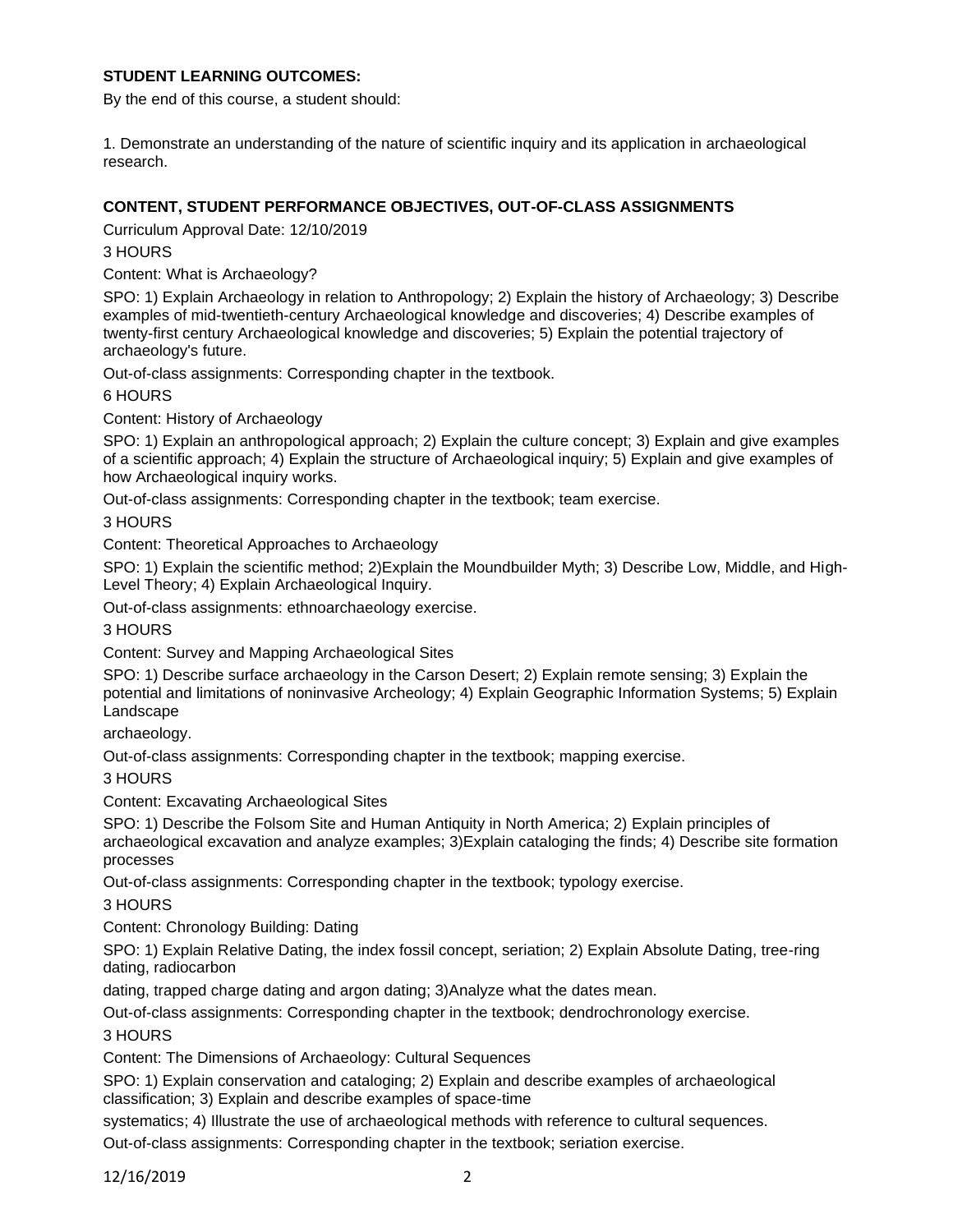## 3 HOURS

Content: Midterm

Review

SPO: 1) Review the study guide, course concepts, and exercises in groups.

Out-of-class assignments: Midterm study guide.

3 HOURS

Content: Experimental Archaeology

SPO: 1) Explain and describe examples of middle-level research; 2) Explain and describe examples of taphonomy; 3) Explain and describe examples of experimental archaeology; 4) Explain and describe examples of

ethnoarchaeology

Out-of-class assignments: Corresponding chapter in the textbook; pottery exercise.

3 HOURS

Content: People, Plants, and Animals in the Past

SPO: 1) Analyze the study of animal remains from archaeological sites; 2) Analyze the study of plant remains from archaeological sites; 3) Analyze the symbolic meaning of plants.

Out-of-class assignments: Corresponding chapter in the textbook; diet reconstruction exercise.

3 HOURS

Content: Bioarchaeological Approaches to the Past

SPO: 1) Explain Skeletal Analysis; 2) Explain the reconstruction of diet from human bone; 3) Examine the reconstruction of lifestyle and quality of life; 4) Explain how DNA analysis traces human migration.

Out-of-class assignments: Corresponding chapter in the textbook; paleofauna exercise.

3 HOURS

Content:

Reconstructing Social and Political Systems of the Past

SPO: 1) Define social vocabulary terms; 2) Analyze gender issues in archaeology; 3) Analyze kinship in archaeology; 4) Analyze social status in

archaeological sites; 3) Analyze trade and political organization.

Out-of-class assignments: Corresponding chapter in the textbook; ceramics exercise.

3 HOURS

Content: Archaeology of the Mind

SPO: 1) Explain symbols and interpretation; 2) Analyze ancient Chavin cosmology; 3) describe the subfield of the archaeology of the mind; 4) Analyze Upper Paleolithic cave art.

Out-of-class assignments: Corresponding chapter in the textbook; quiz.

# 3 HOURS

Content: Historical Archaeology

SPO: 1) Explain characteristics and themes in historical archaeology; 2) Describe and analyze the archaeology of African Americans; 3) Explain how archaeology can correct inaccurate interpretations of American history.

Out-of-class assignments: Corresponding chapter in the textbook; garbology exercise.

3 HOURS

Content: Global Cultural Heritage: Archaeological Ethics and Community Relations

SPO: 1) Explain and describe examples of cultural resource management; 2) Analyze international efforts to protect cultural resources;

3) Explain the Native American Graves Protection and Repatriation Act; 4) Analyze the question of who owns the past; 5) Articulate the legal and operational framework of cultural resource management

and heritage preservation.

Out-of-class assignments: Corresponding chapter in the textbook. 4 HOURS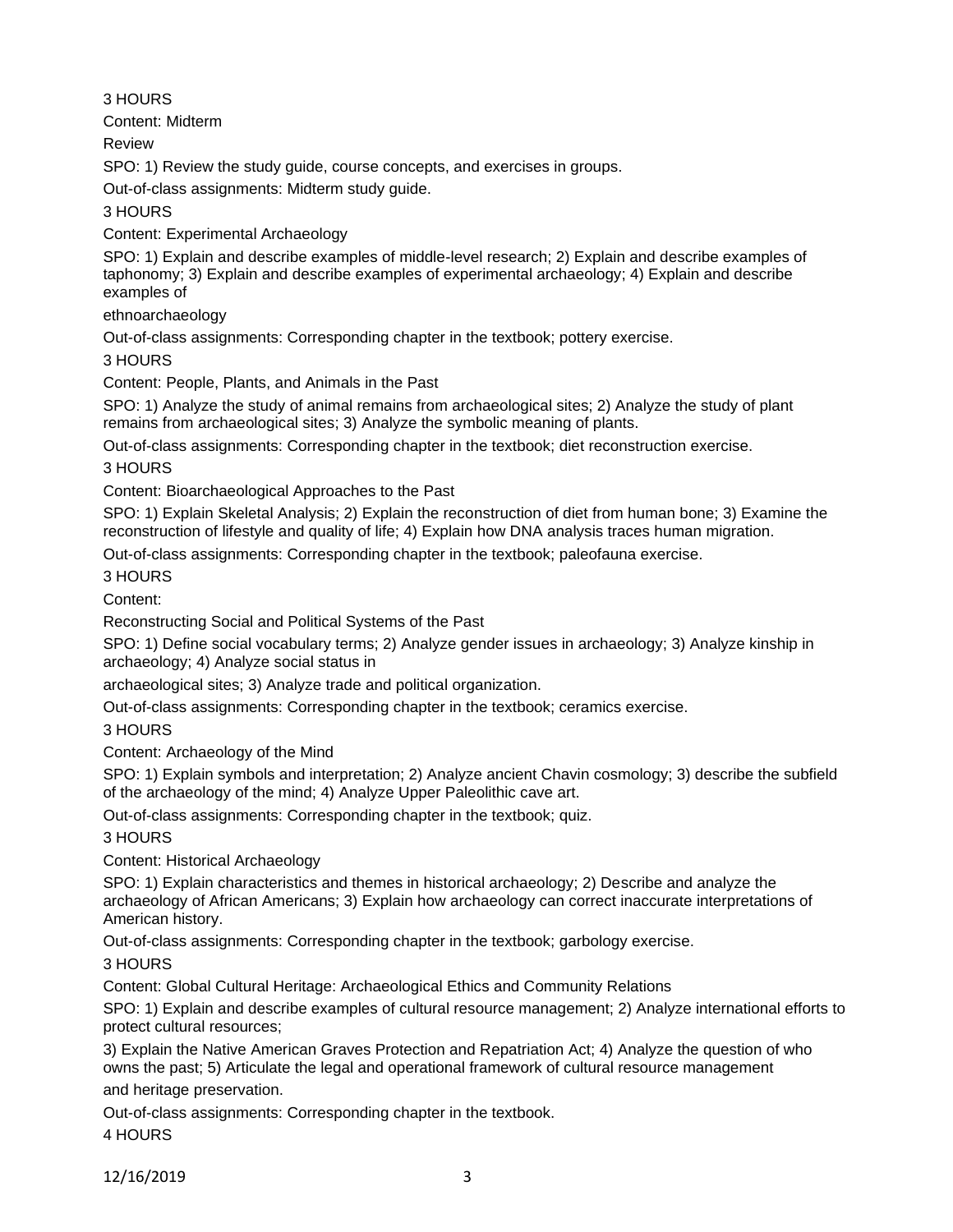### Content: Student Research Presentations

SPO: 1) Examine specific applications and lessons of archaeology; 2) Present original research findings to class; 3) Suggested research topics include: looting and collecting antiquities; gender issues in archaeology; nationalism and archaeology; ownership of the past; and the presentation of the past.

Out-of-class assignments: Research project abstract; research bibliography; preparation of oral presentation.

2 HOURS

Final exam.

## **METHODS OF INSTRUCTION:**

- 1. Lecture (or telecourse and lecture)
- 2. Student participation/fieldtrip/collaboration
- 3. Films, videos
- 4. Guest Speakers in the Field of Archaeology
- 5. Basic demonstration of survey technique

## **OUT OF CLASS ASSIGNMENTS:**

Required Outside Hours: 30 Assignment Description: Research project Required Outside Hours: 30 Assignment Description: Reading assignments Required Outside Hours: 30 Assignment Description: Writing assignments Required Outside Hours: 18 Assignment Description: Field assignments

### **METHODS OF EVALUATION:**

Writing assignments Percent of total grade: 40.00 % Written Homework Reading Reports Essay Exams Term or Other Papers Objective examinations Percent of total grade: 30.00 % Multiple Choice Essays Problem-solving assignments Percent of total grade: 15.00 % Field Work Quizzes Skill demonstrations Percent of total grade: 15.00 % Class presentations Field Work

### **REPRESENTATIVE TEXTBOOKS:**

Kelly, Robert and David Hurst Thomas. Archaeology: Down to Earth, 7th edition. Belmont, CA: Wadsworth Cengage Learning,2016. ISBN: 1305670402 Reading Level of Text, Grade: Reading level of text, Grade: 12 Verified by: Debbie Klein